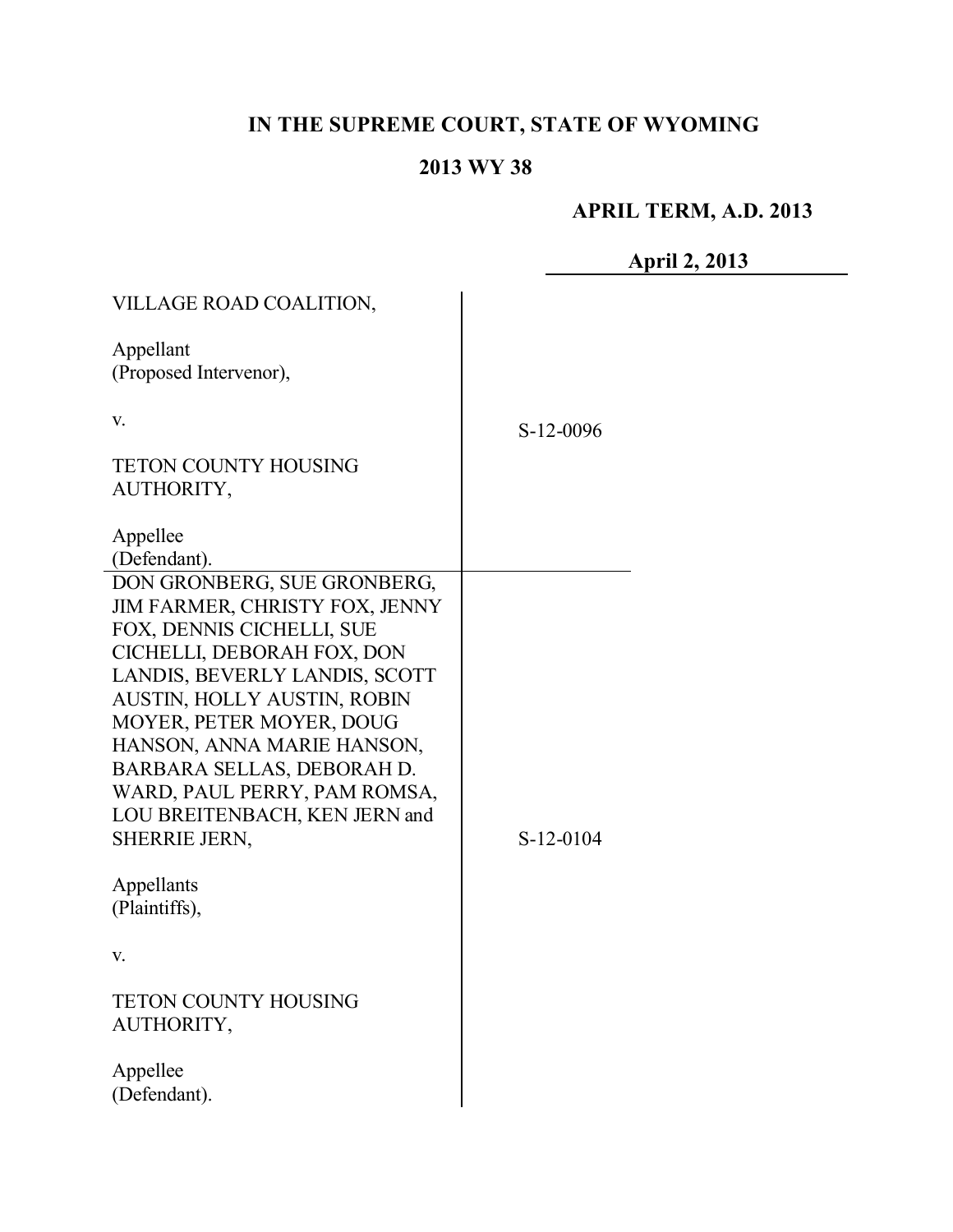## *Appeals from the District Court of Teton County The Honorable Timothy C. Day, Judge*

*Representing Appellant in Case No. S-12-0096:* Phelps H. Swift, Jr. of Wilson, Wyoming.

*Representing Appellants in Case No. S-12-0104:* Peter F. Moyer of Jackson, Wyoming.

#### *Representing Appellee in Case Nos. S-12-0096 and S-12-0104:*

Kim D. Cannon and Tenille L. Castle of Davis & Cannon, LLP, Sheridan, Wyoming. Argument by Mr. Cannon.

*Before KITE, C.J., and HILL, VOIGT, BURKE, and DAVIS, JJ.*

**NOTICE: This opinion is subject to formal revision before publication in Pacific Reporter Third. Readers are requested to notify the Clerk of the Supreme Court, Supreme Court Building, Cheyenne, Wyoming 82002, of any typographical or other formal errors so that correction may be made before final publication in the permanent volume.**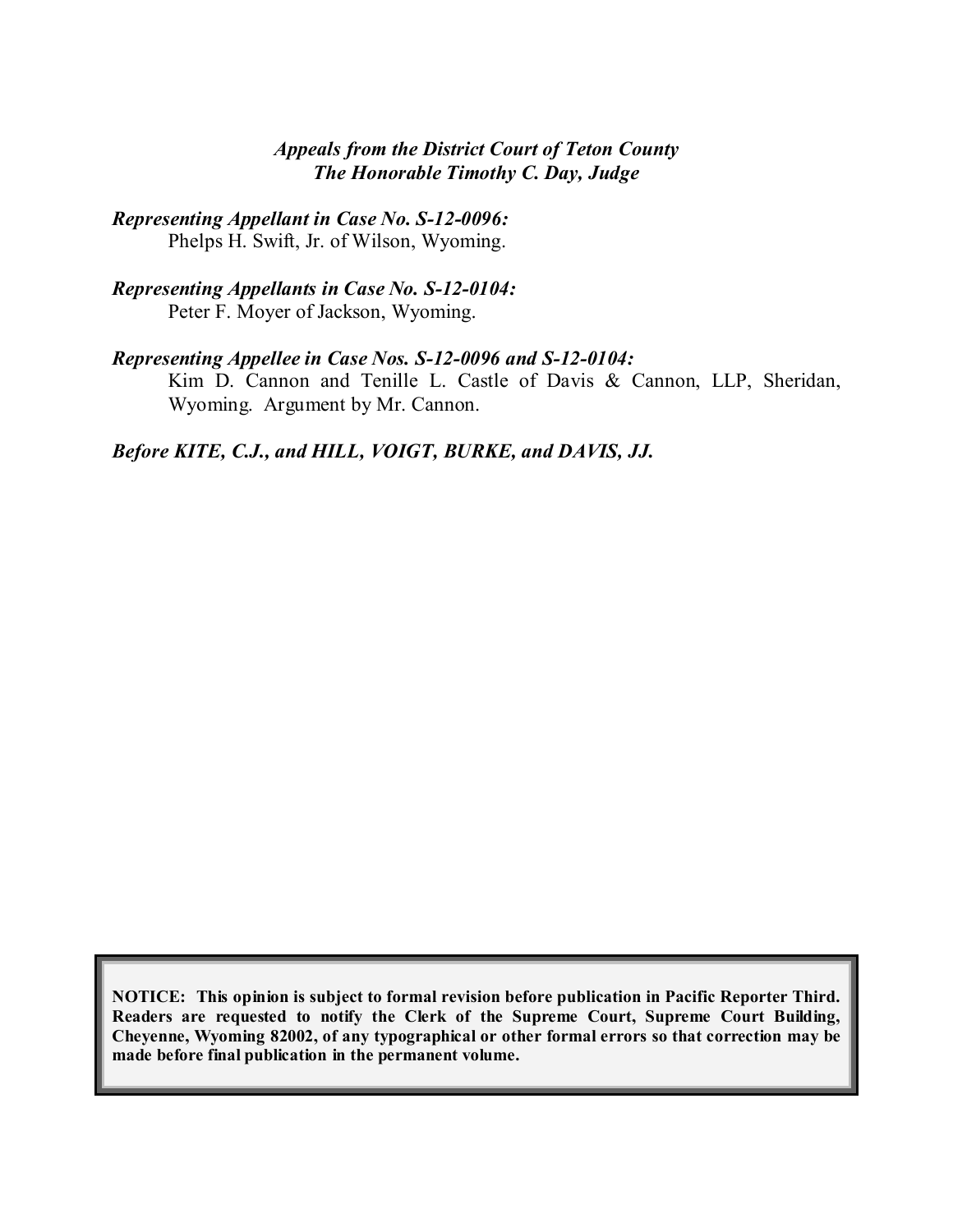### **VOIGT, Justice.**

[¶1] This opinion represents the consolidation of two related appeals. The plaintiffs in the underlying dispute appeal the district court's decision to grant Teton County Housing Authority's (TCHA) motion to dismiss for lack of standing. Separately, Village Road Coalition (VRC) appeals the district court's decision to deny VRC's motion to intervene in the underlying dispute for failure to file its motion in a timely fashion. We affirm both decisions of the district court.

#### **ISSUES**

[¶2] 1. Did the district court abuse its discretion by denying VRC's motion to intervene?

2. Was the district court's decision to grant TCHA's motion to dismiss in accordance with the law?

## **FACTS**

[¶3] The Board of Commissioners of Teton County, Wyoming, created TCHA in response to a shortage of safe and affordable housing accommodations in the vicinity. In 2006, the voters of Teton County approved a TCHA sponsored ballot initiative, enabling a specific purpose excise tax (SPET) to raise \$5,000,000 for TCHA's Affordable Housing Program. The tax revenue was to be used for the acquisition, planning, improvement and financing of property for affordable housing. In 2007, TCHA contracted to purchase a five-acre property on Cheney Lane in Teton Village from Erving and Caryl Mantey for \$2,100,000. To facilitate that purchase, TCHA borrowed \$2,000,000, which has since been repaid.

[¶4] On June 21, 2007, the plaintiffs, self-described "Wyoming taxpayers" and "landowners and/or residents of the Cheney Lane neighborhood," initiated a declaratory judgment action against TCHA. In an amended complaint, the plaintiffs alleged violation of Wyoming public meeting "sunshine" laws, invalid approval by the Board of County Commissioners, violation of SPET limitations, breach of investment duties, violation of Wyoming constitutional public funding limitations, violation of Wyoming statutory limits on public financing, and violation of Wyoming constitutional limits on public subsidies for private individuals. In response, TCHA moved to dismiss some of those claims and for summary judgment on the remaining claims. The district court's decision to grant those motions was appealed to this Court, which, in *Gronberg v. Teton County Housing Authority*, 2011 WY 13, ¶ 56, 247 P.3d 35, 47 (Wyo. 2011), we affirmed in part, reversed in part, and remanded.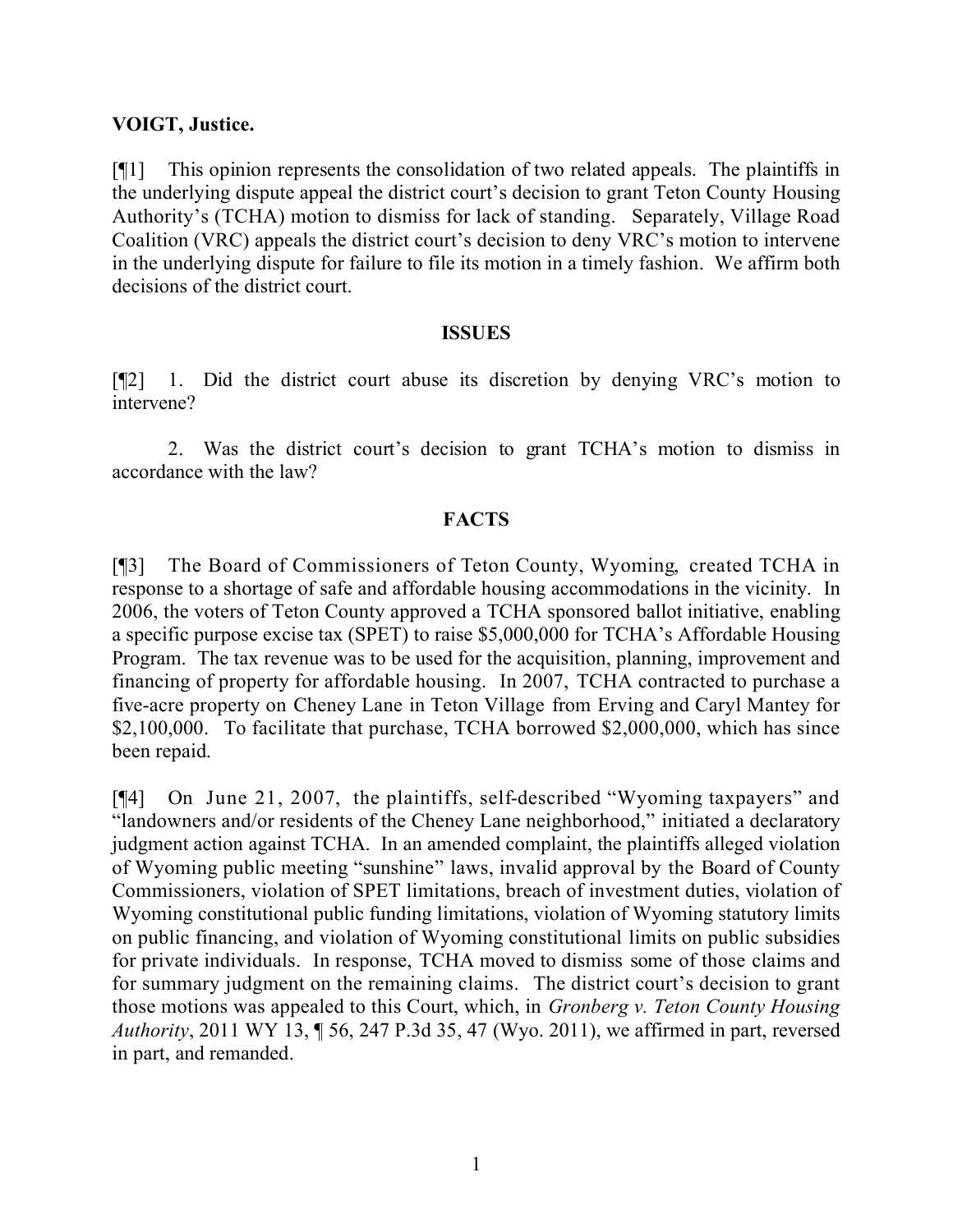[¶5] Upon remand, plaintiffs amended their declaratory judgment action complaint, alleging violation of SPET limitations, breach of investment duties, and violation of Wyoming statutory limits on public financing. In response, TCHA filed a motion to dismiss, arguing that the district court lacked subject matter jurisdiction because plaintiffs failed to present a justiciable controversy and did not have standing to maintain the action. The hearing on the motion to dismiss took place on January 5, 2012.

[¶6] VRC incorporated January 19, 2012, two weeks after the district court heard arguments on the motion to dismiss. VRC is a nonprofit corporation comprised of residents and property owners in the Village Road neighborhood of Teton Park, near the Cheney Lane property. VRC filed its Motion to Intervene on January 26, 2012. VRC claimed that, in its acquisition of the Cheney Lane property, TCHA "violated its authority under the SPET ballot, breached its fiduciary and investment duties, and otherwise violated Wyoming law." The district court denied that motion, determining that VRC had not timely filed its motion to intervene and the basis upon which VRC sought intervention was a theoretical issue that may properly be addressed through other remedies prior to judicial intervention. The plaintiffs, on behalf of VRC, requested the district court to reconsider that decision.

[¶7] Following the request for reconsideration, the district court attempted to certify a number of questions to this Court regarding whether it was appropriate for the district court to consider standing on remand when the issue was not raised in the initial proceedings, if standing properly was before the district court, whether the plaintiffs in fact have standing, and if plaintiffs lack standing, whether there exists a "matter of great public importance" sufficient to relax the justiciable controversy requirement. This Court declined that request and the district court denied the request for reconsideration and entered its order granting TCHA's motion to dismiss on March 29, 2012. The plaintiffs and VRC now appeal those decisions.

## **DISCUSSION**

## *Did the district court abuse its discretion by denying VRC's motion to intervene?*

[¶8] VRC sought to intervene as of right under W.R.C.P. 24(a). To be allowed to participate, VRC must meet four requirements:

> First, the applicant must claim an interest related to the property or transaction which is the subject of the action. Second, the applicant must be so situated that the disposition of the action may, as a practical matter, impair or impede the applicant's ability to protect that interest. Third, there must be a showing that the applicant's interest will not be adequately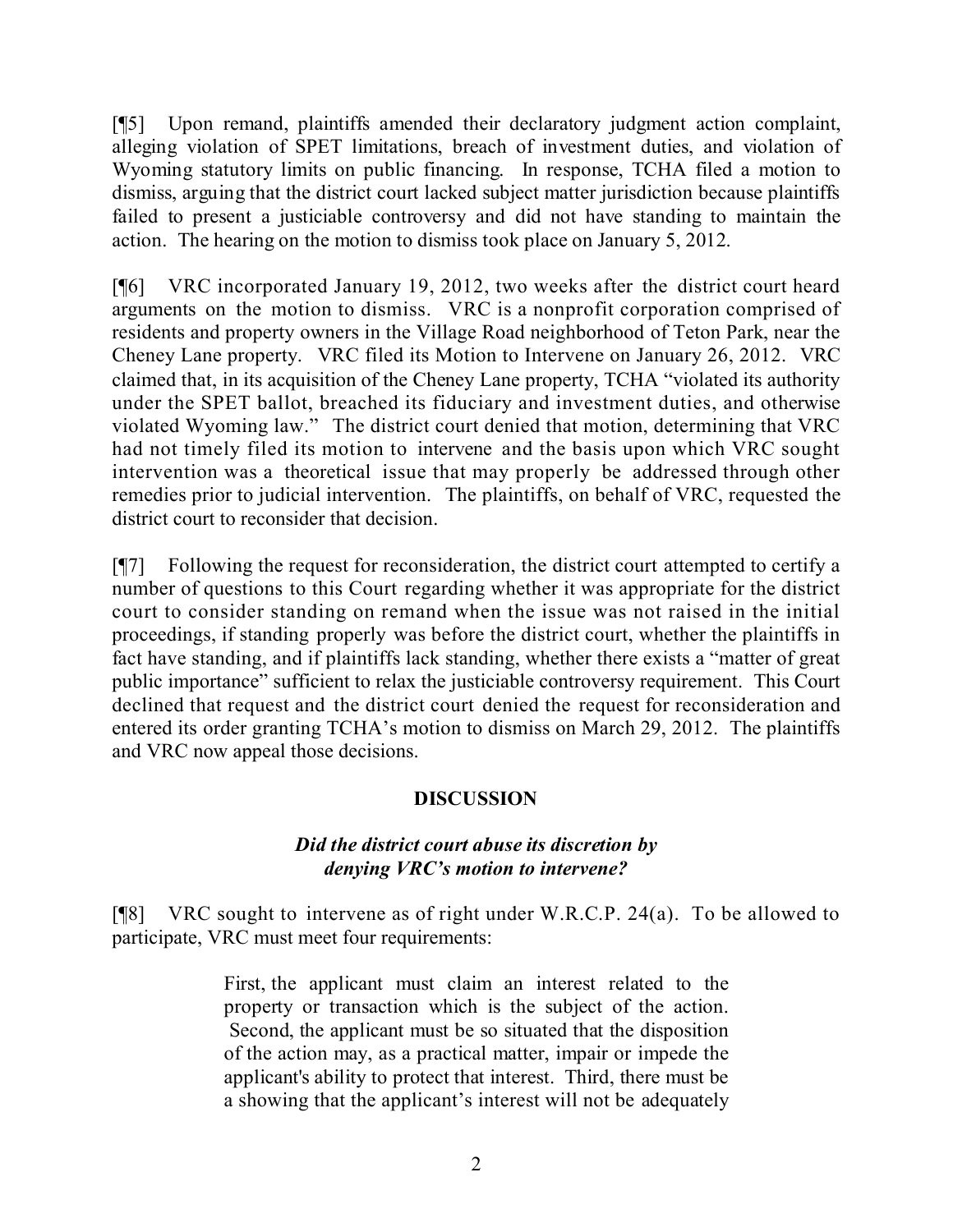represented by the existing parties. Fourth, the application for intervention must be timely.

*Hirshberg v. Coon*, 2012 WY 5, ¶ 13, 268 P.3d 258, 262 (Wyo. 2012) (quoting *Masinter v. Markstein*, 2002 WY 64, ¶ 7, 45 P.3d 237, 240-41 (Wyo. 2002)). The district court denied VRC's motion to intervene after determining that the application was not timely. Unlike the first three requirements, the issue of timeliness is not a question of law and is a "'matter within the discretion of the district court.'" *Hirshberg*, 2012 WY 5, ¶ 9, 268 P.3d at 260 (quoting *Masinter,* 2002 WY 64, ¶ 7, 45 P.3d at 242).

> The district court is permitted to weigh the timeliness of an application to intervene in light of the circumstances of the particular case, including whether the applicant may have sought intervention earlier. Therefore, to prevail on an appeal from a finding that an application to intervene is untimely, an abuse of discretion must be demonstrated.

*Hirshberg*, 2012 WY 5, ¶ 9, 268 P.3d at 260 (quoting *Masinter,* 2002 WY 64, ¶ 7, 45 P.3d at 241).

[¶9] Denial of a motion to intervene may be based solely on a lack of timeliness. *Hirshberg*, 2012 WY 5, ¶ 15, 268 P.3d at 262. The following four factors should be considered when determining timeliness:

- 1) "the length of time the applicant for intervention knew or reasonably should have known of its interest in the case before the application for leave to intervene was filed";
- 2) "the extent of the prejudice that the existing parties to the litigation may suffer as a result of the applicant's failure to seek intervention as soon as the applicant actually knew or reasonably should have known of its interest in the case";
- 3) "the extent of the prejudice that the applicant for intervention may suffer if the application is denied"; and
- 4) "the existence of unusual circumstances militating either for or against a determination that the application is timely."

*Id.* at ¶ 15, at 263; *State Farm Mut. Auto. Ins. Co. v. Colley*, 871 P.2d 191, 197 (Wyo. 1994).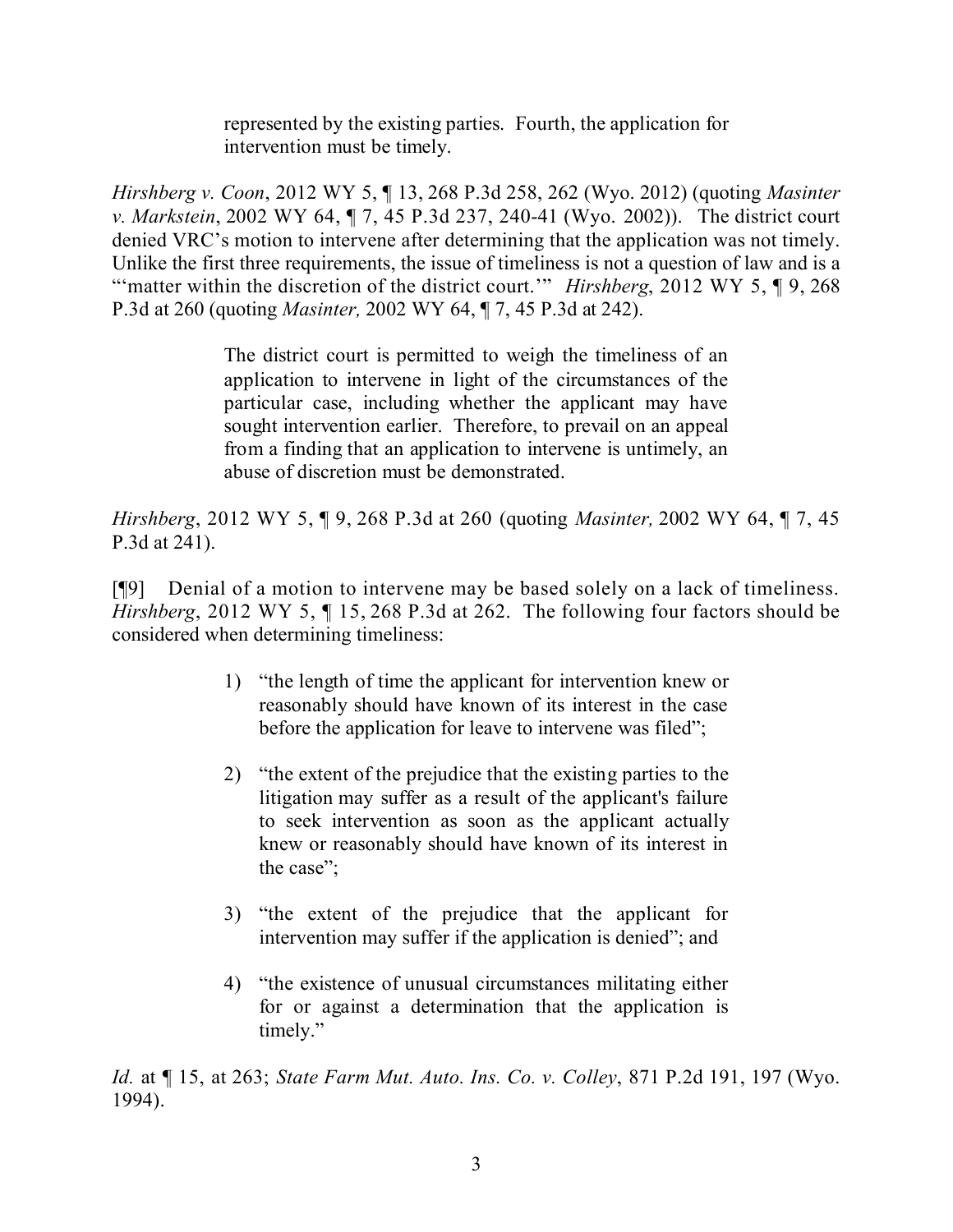[¶10] The underlying dispute originated with the plaintiffs' first complaint filed in 2007. Since that time, there have been numerous motions and orders, a prior appeal to this Court, and this Court's determination that some issues brought on appeal ought to be remanded to the district court for further proceedings. At that time, the plaintiffs amended their complaint and TCHA sought to have those revised causes of action dismissed. VRC sought to intervene three weeks after the hearing on that motion had been held. Throughout the preceding five years, VRC was necessarily aware of these proceedings as the sole incorporator and agent of VRC, Peter Moyer, is not only a plaintiff in the underlying dispute, but also the attorney for the plaintiffs. Granting VRC's motion to intervene would delay the proceedings and force the parties to incur additional costs as they would need to resubmit their briefs and, perhaps, undergo an additional hearing on the pending motion to dismiss. Additionally, VRC seeks to intervene based on claims that TCHA breached its authority under the SPET initiative, breached its fiduciary and investment duties, and "otherwise violated Wyoming law" and requests that the district court order the sale of the property purchased by TCHA. Those claims and the relief sought are duplicative of those presented by the plaintiffs in the underlying action; a denial of the motion to intervene will result in no prejudice to VRC. Finally, VRC has presented no mitigating circumstances that would offset the tardiness of the motion.

[¶11] The district court did not abuse its discretion in determining that VRC's motion to intervene was untimely and, therefore, denying said motion.

## *Was the district court's decision to grant TCHA's motion to dismiss in accordance with the law?*

[¶12] Following remand from this Court, TCHA filed its motion to dismiss plaintiffs' amended complaint for lack of subject matter jurisdiction. TCHA argued that the plaintiffs lacked standing and that the plaintiffs' claim did not present a justiciable controversy. The district court granted TCHA's motion for lack of standing. "The existence of subject matter jurisdiction is a question of law that we review *de novo.*" *Excel Constr. Inc. v. Town of Lovell*, 2011 WY 166, ¶ 12, 268 P.3d 238, 241 (Wyo. 2011) (quoting *Madsen v. Bd. of Trustees of Mem'l Hosp. of Sweetwater Cnty*., 2011 WY 36, ¶ 9, 248 P.3d 1151, 1153 (Wyo. 2011)). Issues regarding the presence of subject matter jurisdiction may be raised at any time. *N. Laramie Range Found. v. Converse Cnty. Bd. of Cnty. Comm'rs*, 2012 WY 158, ¶ 22, 290 P.3d 1063, 1073 (Wyo. 2012). "Subject matter jurisdiction either exists or it does not and, before proceeding to a disposition on the merits, a court should be satisfied that it does have the requisite jurisdiction." *Terex Corp. v. Hough*, 2002 WY 112, ¶ 5, 50 P.3d 317, 320 (Wyo. 2002) (quoting *Boyd v. Nation,* 909 P.2d 323, 325 (Wyo. 1996), *overruled in part on other grounds by Brown v. City of Casper*, 2011 WY 35, ¶ 44, 248 P.3d 1136, 1147 (Wyo. 2011)). In the following review of the motion to dismiss, this Court will "focus on the allegations contained in the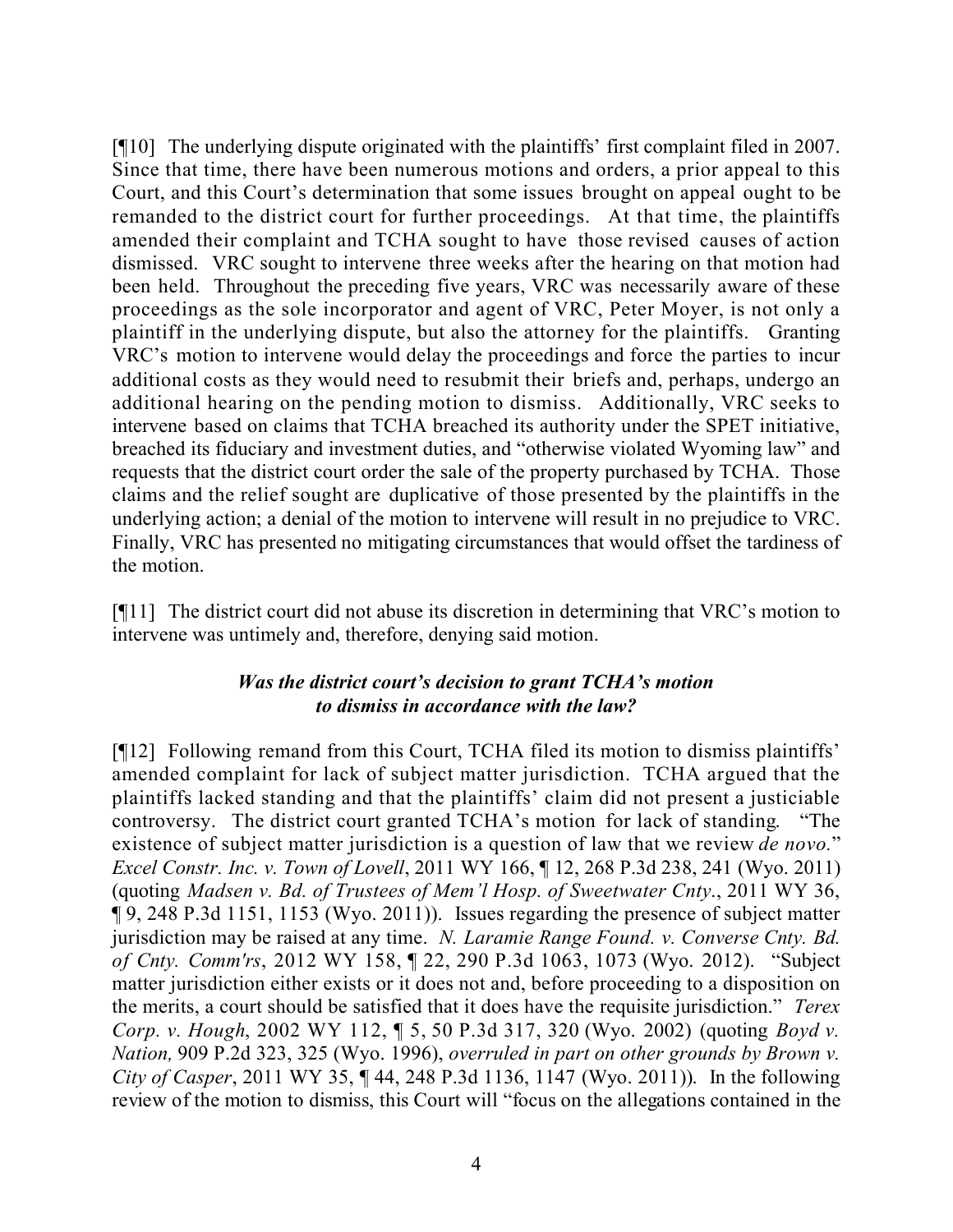complaint and liberally construe them in the light most favorable to the plaintiff." *Cox v. City of Cheyenne*, 2003 WY 146, ¶ 7, 79 P.3d 500, 504-05 (Wyo. 2003).

[¶13] In their amended complaint, the plaintiffs bring a declaratory judgment action against TCHA alleging that TCHA violated Wyoming law in its purchase of properties with SPET revenue. TCHA asserts that the plaintiffs lack standing for failure to present a justiciable controversy. To establish the presence of a justiciable controversy under the Declaratory Judgment Act, the following elements must exist:

> 1. The parties have existing and genuine, as distinguished from theoretical, rights or interests.

> 2. The controversy must be one upon which the judgment of the court may effectively operate, as distinguished from a debate or argument evoking a purely political, administrative, philosophical or academic conclusion.

> 3. It must be a controversy the judicial determination of which will have the force and effect of a final judgment in law or decree in equity upon the rights, status or other legal relationships of one or more of the real parties in interest, or, wanting these qualities to be of such great and overriding public moment as to constitute the legal equivalent of all of them.

> 4. The proceedings must be genuinely adversary in character and not a mere disputation, but advanced with sufficient militancy to engender a thorough research and analysis of the major issues.

*Maxfield v. State*, 2013 WY 14, ¶ 14, 294 P.3d 895, 899 (Wyo. 2013); *Brimmer v. Thomson*, 521 P.2d 574, 578 (Wyo. 1974). These requirements can, however, be "relaxed in cases involving matters of great public interest or importance." *Maxfield*, 2013 WY 14, ¶ 20, 294 P.3d at 900.

[¶14] The district court concluded that the plaintiffs failed to meet the first two elements of the *Brimmer* test. Those elements establish standing and require the plaintiffs to allege that "they have a tangible interest which has been harmed and that a judicial decision in their favor will effectively remedy the harm." *William F. West Ranch, LLC v. Tyrell*, 2009 WY 62, ¶ 22, 206 P.3d 722, 730 (Wyo. 2009). In *West*, the plaintiffs brought a declaratory judgment action, claiming that the State was not regulating the production of water associated with coal bed methane extraction in compliance with Wyoming's constitution or statutes, resulting in damage to their property. *Id*. at ¶ 6, at 725. This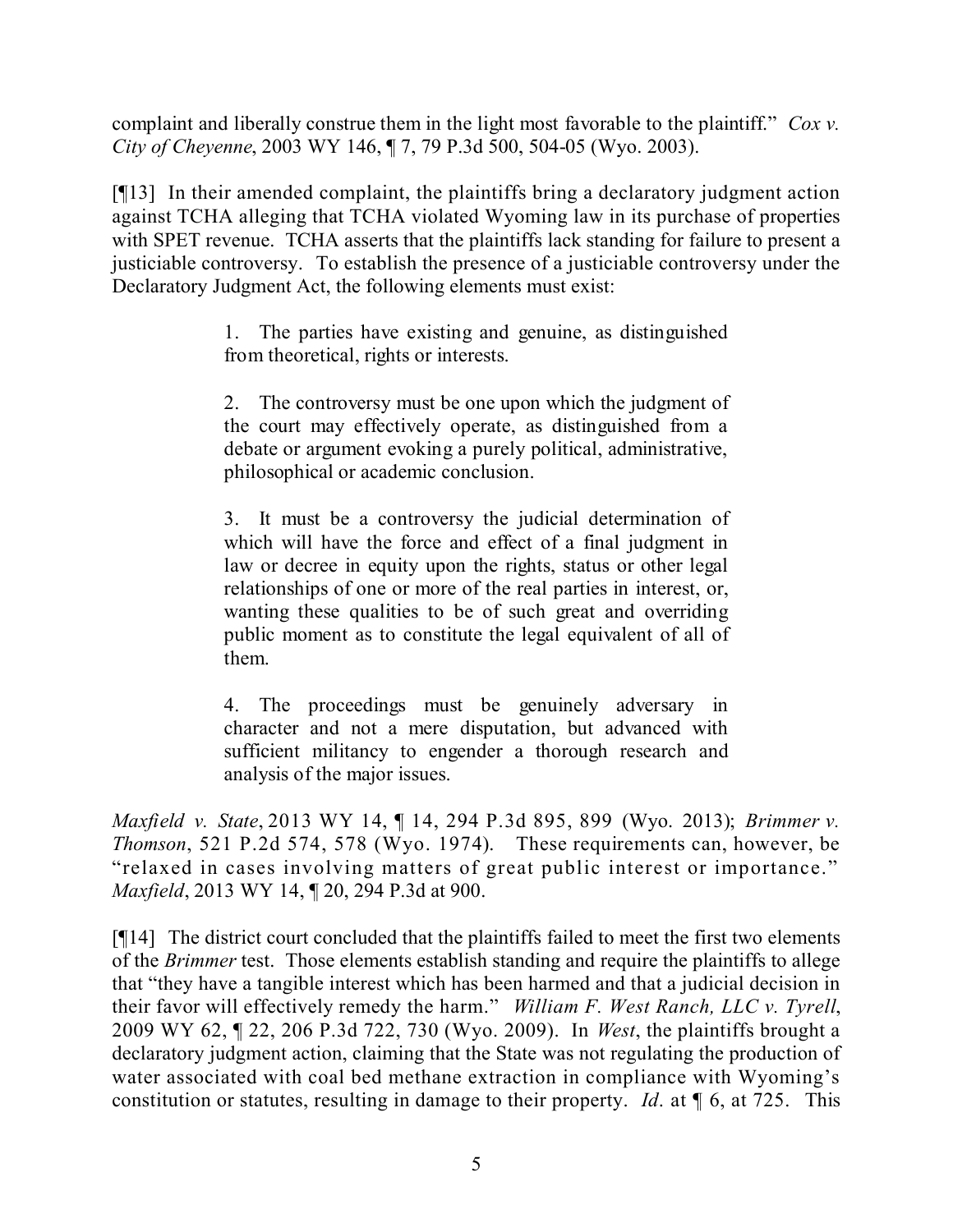Court determined that the plaintiffs in that case had in fact sufficiently alleged that they had an interest which had been harmed. Specifically, the plaintiffs alleged the following:

- 8. Plaintiff [West] . . . owns and operates West Ranch. For over fifty years Bill and Marge West have produced crops and raised cattle on the 13,000 acre property. The normal irrigation of the Wests' ranch is prevented by the saline and sodic CBM water that has mixed with the water supply from Spotted Horse Creek. Flooding from CBM water has also killed vegetation and damaged the soil of the ranch's valuable bottom lands. CBM water stored in reservoirs has flooded bottom lands on the ranch and otherwise leaked out, damaging the soil and killing vegetation.
- 9. Plaintiffs [Turner] own the Turner Ranch on Bates Creek in the Cheyenne River Drainage. The three permitted wells they use for domestic and stock watering purposes are either dried up or threaten to dry up as a result of CBM ground water pumping in the area.

*Id*. at ¶ 25, at 731. This Court determined that it was sufficient that the plaintiffs in *West* alleged that they owned land that was harmed by the coal bed methane extraction process. 1

[¶15] The plaintiffs contend that their situation is analogous to that presented in *Merbanco*. In that case, this Court determined that parents of schoolchildren had standing when they brought a declaratory judgment action when the State exchanged land earmarked for public education purposes for land of equal value, rather than sold the land at public auction. *Dir. of Office of State Lands & Invs. v. Merbanco, Inc.*, 2003 WY 73, ¶ 2, 70 P.3d 241, 244 (Wyo. 2003). Because parents have an interest in their children receiving a proper education, and the failure to auction the land would directly affect the revenue available to enable the children's education, we agreed with the parents that they had a tangible interest which had been harmed. *Id.* at  $\P$  15-18, at 248.

[¶16] Focusing on the allegations contained in the complaint, we cannot find that the plaintiffs' situation is similar to that faced by the parents in *Merbanco* or the landowners in *West*. The plaintiffs do not allege any tangible interest that has been harmed other than

 $\overline{a}$ 

<sup>1</sup> It should be noted that, while the facts in *West* established the first element of the *Brimmer* test--that the plaintiffs owned property affected by coal bed methane water--giving them a tangible interest, the facts did not satisfy the second element of the *Brimmer* test in that the plaintiffs did not show that the relief sought would remedy the situation. *Id*. at ¶ 26, at 731-32.